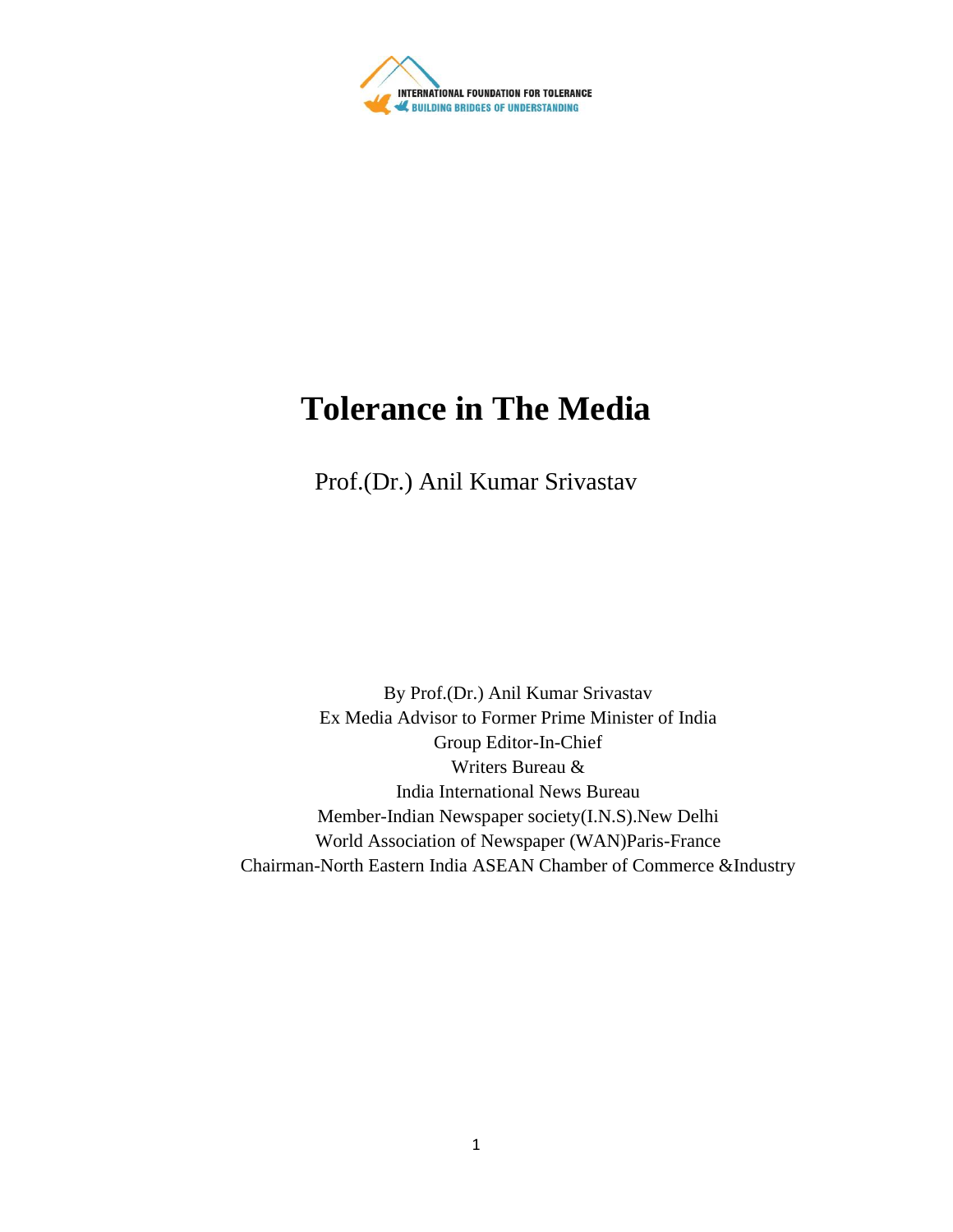

## **Tolerance in The Media**

Media at a Glance--It is said Science is good servant but bad master. Today we are living in the digital age of 21<sup>st</sup> Century. Apart from Print and Electronic media there are many other types of media in the practice ie social media eg Whatsapp, you tube, instagram, Twitter, Tik Tok, Face book , internet etc. Indeed these are very effective but it drains the valuable time, precious liberty and energy of a person . These days it has been noticed media is crossing boundary of ethics and are more concern about their commercial gain, more than that ignoring social responsibility and law of conduct. However media is supposed to be the leading player in making of a healthy and happy society rather than to do anything for their own positioning and status gain.

Effect of Media on Human Mind-Media plays an important role in people's day to day life. How the news is written, how it is published or how it is presented, at all the stages it is crucial. If the news are presented in provoking way, if unnecessarily glamorizing of the News is there then it directly affects the people and some where it derails young generation from their path. In the every morning you may go through a News paper full of sensational and criminal news, which force you to think or feel that "is this city or the country safe for living?"By seeing News of corruption or criminal act, questions of the law and order of the city raised your eyebrow and make you worried. The way NEWS OF Covid-19 were displayed in India it causes disturbance in the societies in many ways ,in the form of physical loss, financial loss, etc . Many people have lost their jobs ,many family lost its member ,of course it is due to situation arouse due to COVID 19 and person could not handle the stress, but role of media in making the situation worse can not be denied. One (IRS) revenue officer has commit suicide before test report(NEGATIVE) had come to him, similarly a police officer of paramilitary force shoot himself in fear of having corona (who was not confirmed till then) by these both the family are in unbearable pain. Whatsapp are actively creating panic between people. During the beginning phase of Lockdown in India, I received a news on my mobile phone from a fellow (who was saying that he is very close to Director WHO SEAR), about the crisis which is going to be occurred in near future and be prepared. For a moment I was scared little bit and assured own self by the word exchange between me and Director WHO SEAR on 16<sup>th</sup> march 20 in a dinner party at high commission New Delhi about the situation in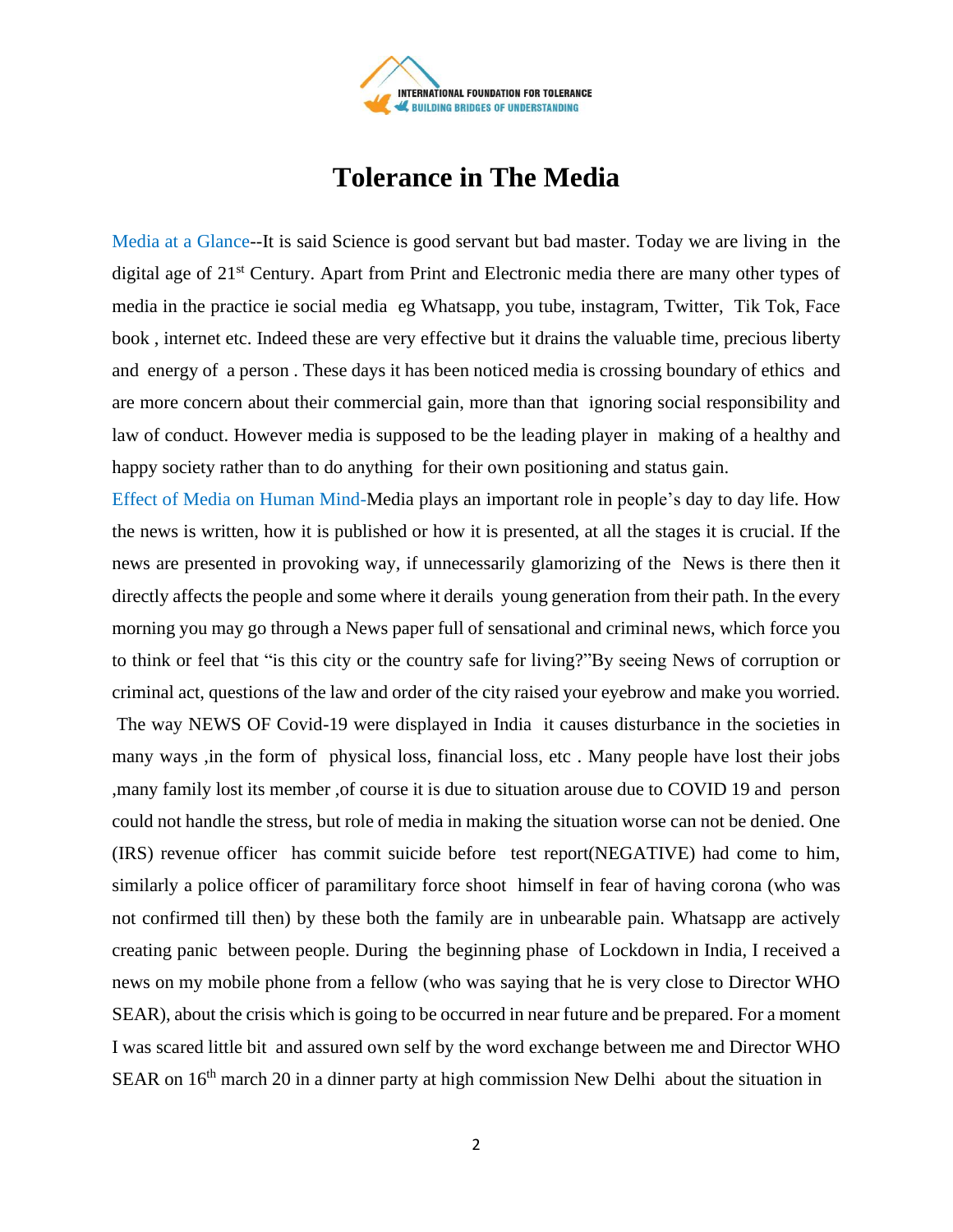

South East Asia where he had assured that all is under control and nothing to worry much more as all the Government are having close eyes on the situation. But again I was surprised when I got same message from two of my employee who reside in two different cities Lucknow and Kanpur of UP, a state of India. Then I understood that the man who send me news want to create panic in among the people. I called the main person who was spreading news to create panic and told him that I cross checked and found there is no problem in the market and warn him not to send this kind of messages. The purpose of this story to pay an attention about the news which are being operated on Whatsapp, instagram or face book are neither pre-viewed nor re-viewed and are circulated from one to another without any hindrances. This is irresponsible and illegal act as per me and these must come under regulatory authorities .

 There was many epidemic in the past. 100 years back cholera was there, village after village vanished, then came Tuberculosis (TB) it was called "RAJ ROG" means a person got this disease will die definitely. People used to wait for his death, then Cancer and HIV Aids. Today we have medical solution to all these problems. Job of Media is not to create panic and tension in the mind of people. Media may put the fact, the News as it is. Media must tolerate to sensitize the News just to increase TRP, to receive more advertisements and revenue.

Social Responsibility of the Media;-- Information from Reliable sources are an important constituent of any democratic society. Since many decades media have influenced human life through its different forms and is doing at present in the similar way and providing information and entertainment to people across countries. Print media, being a leader over a considerable period of time has now got the competition from Television, which is reshaping many of the social responses. Radio apart from Providing news and views has also developed a flair entertainment, thereby getting a lot of acceptance. There is also the new media with internet being its flag bearer. Internet has indeed made it possible to disseminate information and ideas in the real time across the globe. However ,among all these development there is a cause of concern. Is media really fulfilling its social responsibility? Is a booming global mass media posing threats to the democratic way of thinking? Is it posing challenges to a country like India? where media has a greater role to play rather than providing information and entertainment only.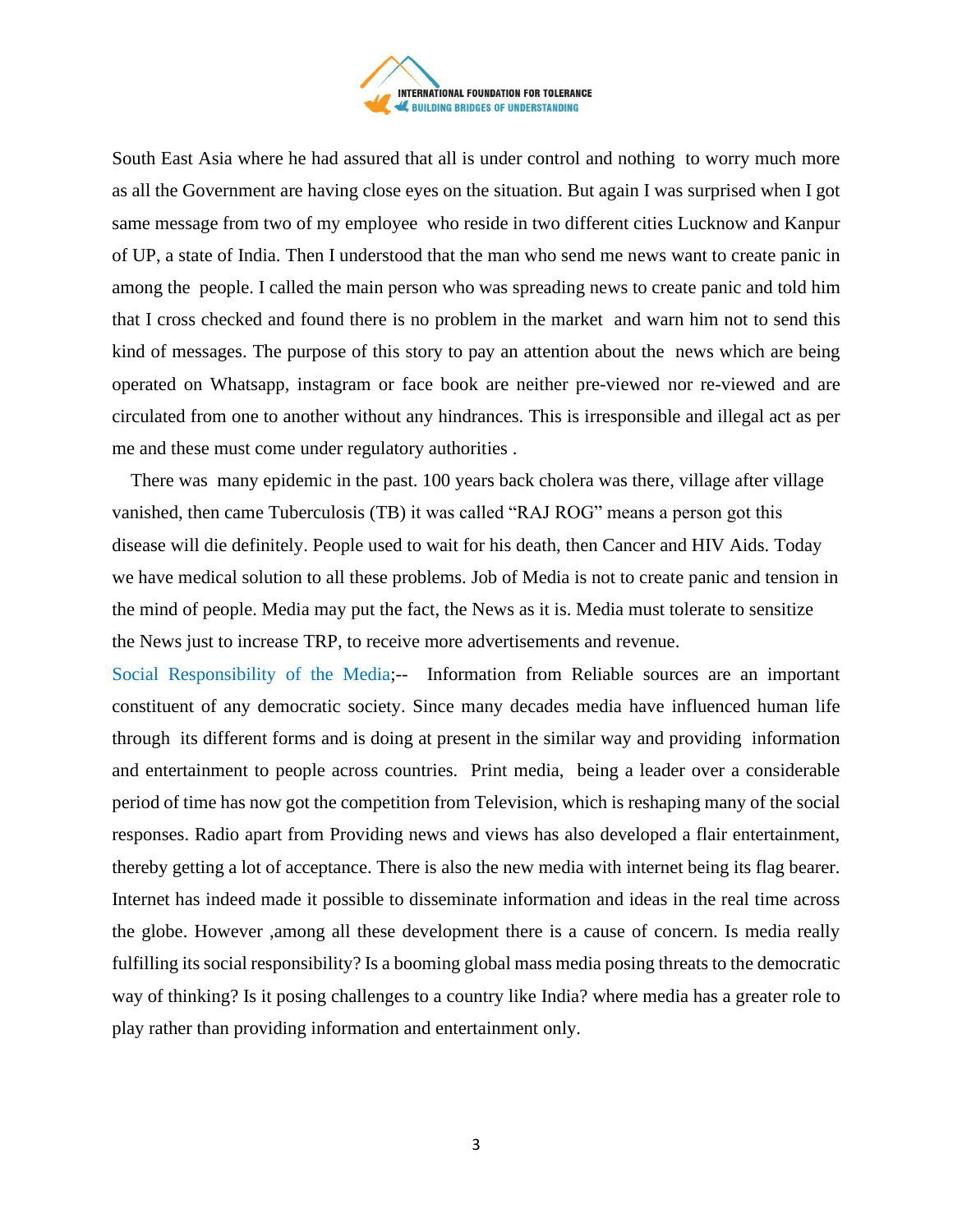

 The normative view of the press argues that the conduct of the media has to consider public interests. The main public interests criterions that the media need to consider include freedom of publication, plurality in media ownership, diversity in information, Culture and opinion, support for the democratic political system, support for the public order and security of the state, universal reach, quality of information and culture disseminated to the public, respect of human rights and avoiding harm to individuals and the society. The social responsibilities expected from media in the public sphere were deeply grounded with the acceptance of media as the fourth estate, a term coined in England.

 Freedom of the Press—In India with the formation of the 1947 commission on the freedom of the Press the social responsibility of media became a strong debating point. It was formed in the wake of rampant commercialization and sensationalism in the American Press and its dangerous trend towards monopolistic practices. The report was path breaking on its take on social responsibility and the expected journalistic standards on the part of the Press. The theory of social responsibility was backed by certain principles which included media ownership is a public trust and media has certain obligation to the society, News media should be fair, objective, relevant and truthful, there should be freedom in the Press but there is also a need for Self-Regulation. It should be adhering to the professional code of conduct and ethics and government may have a role to play if under certain circumstances public interest is hampered. Democracy, Media and Public Sphere:--Informing the citizens about the developments in the society and helping them to make informed choices, media make democracy to function in its true spirit. It also keeps the elected representatives accountable to those who elected them by highlighting whether they have fulfilled their wishes for which they were elected and whether they have stuck to their oaths of office. Media to operate in ideal democratic framework needs to be free from governmental and private control. It needs to have complete editorial independence to pursue public interests.

There is also the necessity to create platforms for diverse mediums and credible voices for democracy to thrive. It has already been discussed that media has been regarded fourth estate in democracy. Democracy provides the space for alternative ideas to debate and arrive at conclusions for the betterment of society. The public agreed norms are weighed over that of actions on the part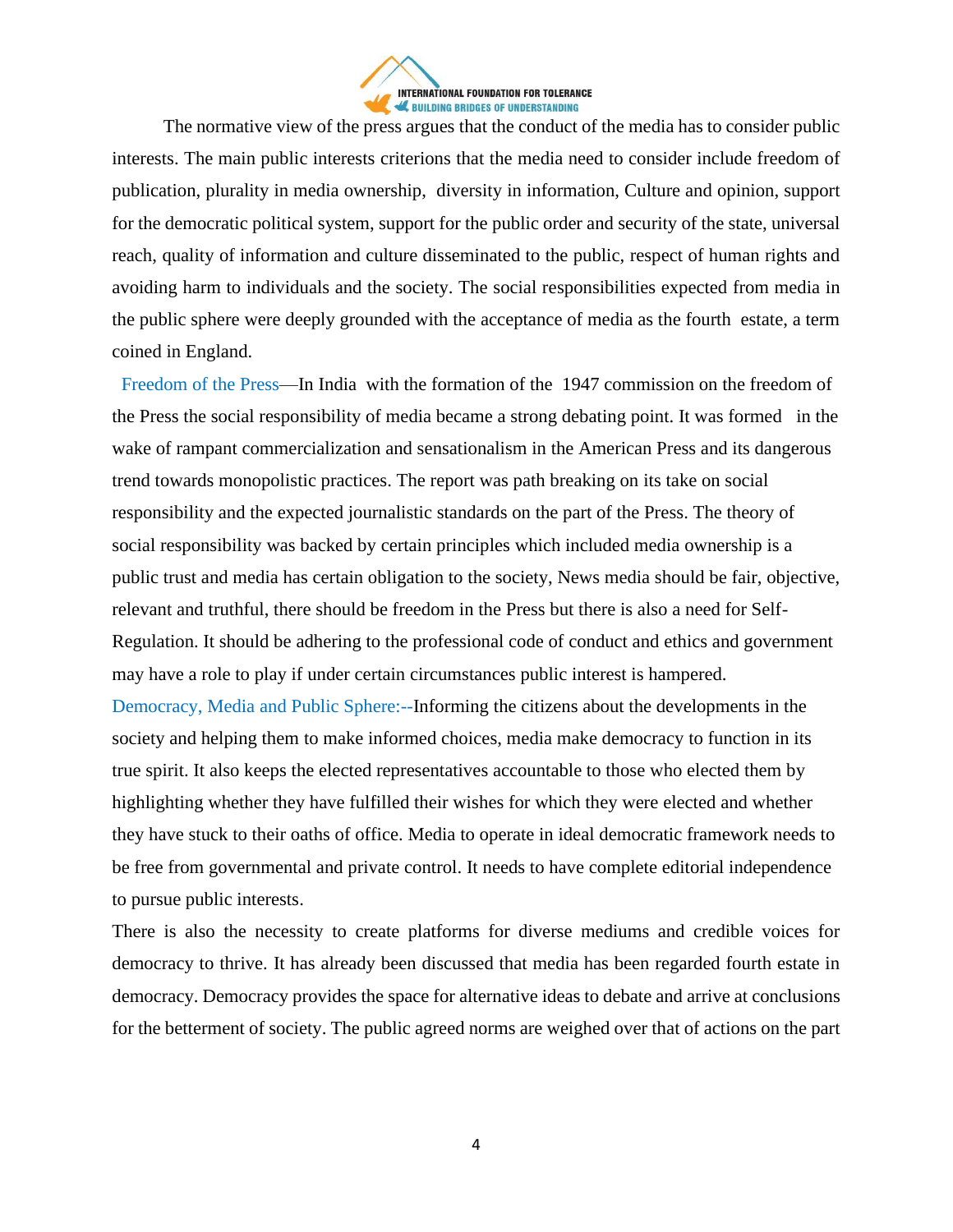

of economic organizations and political institutions. This is close in essence to the concept of public sphere where rational public debate and discourse

is given importance. Individuals can freely discuss issues of common concern. Media plays one of the crucial roles behind the formation of public sphere. However, in modern era the true sense of public sphere is getting eroded with the media of public debate getting transformed to mediums for expressing particular interests rather than general interests which are universally accepted. This signifies that public sphere which is essential for a vibrant democracy can actually be channelized to serve vested interests rather than public good.

Media and Indian Democracy:-- The political system in India is close in spirit to the model of liberal democracy. In the constitution of India, the power of the legislature, executive and judiciary have been thoroughly demarcated. The party system in operation is a competitive one with flexibility of roles of government and opposition. There is also freedom of the press, of criticism and of assembly. Indian democracy has always attracted attention worldwide and has made scholars to ponder over the secret of its success amidst considerable odds. In India diversity is almost everywhere and it is not a developed nation. The problems of poverty and inequality in distribution of income have been constant irritants. Nevertheless, till today democracy has survived in the country. The role of media in India, the largest democracy of the world is different from merely disseminating information and entertainment. Educating the masses for their social upliftment needs to be in its ambit as well. In a country where there is large scale of poverty, unemployment and underdevelopment media has a responsibility towards developmental journalism. It has role to play behind formation of public opinion which can force the political parties to address the core issues haunting the country's progress. However public opinion can be manipulated by vested interests to serve their own goals. Media can conceal facts and there by the voting outcome. Values like objectivity and truthfulness in presentation of news and ideas can be totally done away with.

 Ownership pattern of media is a crisis in the world, in India it is a cause for concern. There are big corporate houses who own newspapers and television networks. A higher concentration of ownership increases the risk of captured media. Media independence in such a scenario gives way to safeguarding the interest of the owners who may not serve social responsibilities.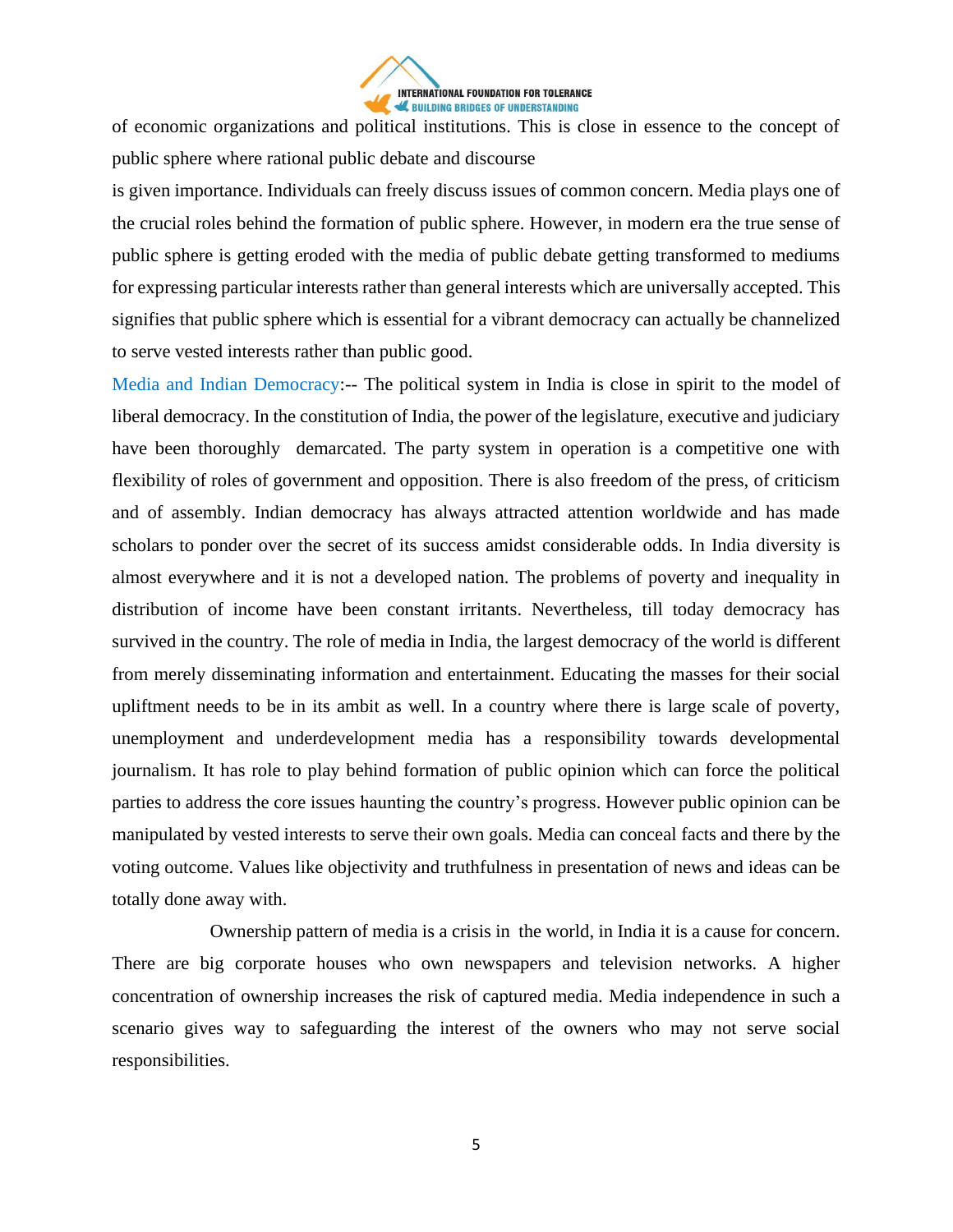

Modern Global Media:--The global media sphere is changing with each passing second. New communications technologies such as camera-enabled mobile phones and laptop computers are giving journalist and opportunity to gather and disseminate information easily. This digitization of the news industry has led to compression of time and space and thus enabled us to see news and images of conflicts as and when they happen. The images broadcast in our living rooms are not only informing the global audience of the horrific happenings but might also instigate further violence in an existing violent situation. As a result, the media's reporting of a conflict become as central of

unfolding of the conflict itself. With the evolution in technology, the tyranny of distance might have reduced but various hidden realities and factors still affect the reporting of conflicts.

 Within India, religion has a large impact on the personal lives of millions of people. The country practices almost every other religion known to the world and this is one of the most important facets of country, as is politics. The politicians play on religious issues every now and then, and the media are used as the platform. The politicians communicate with the common masses through the mass media. The way in which we know and find out about our politicians is through the media. It is the media that serve as main channel of communication between the politicians and the public. Religion is a subject in India that the politicians intelligently used for their advantages.

 Effect of Censor on Media:--The media, by nature, play an extremely important role for any socio-political Situation irrespective of the boundary they hold. Example—In the case of Punjab 1984, the local media were not supportive of the Sikh causes. Moreover, since the beginning of the problems in Punjab, The government had strict control on the media and imposed heavy censorship. Since independence until the invasion of cable television in India, the electronic media had served as the mouthpiece of the government.

 The result of the multiple and complex interests of regions, states and various types of groups within them leads to economic, social and political conflicts. Such conflicts are difficult to handle and requires negotiations between the parties involved and in this amorphous age of media, the government are finding extremely difficult to handle such situations. Despite the increased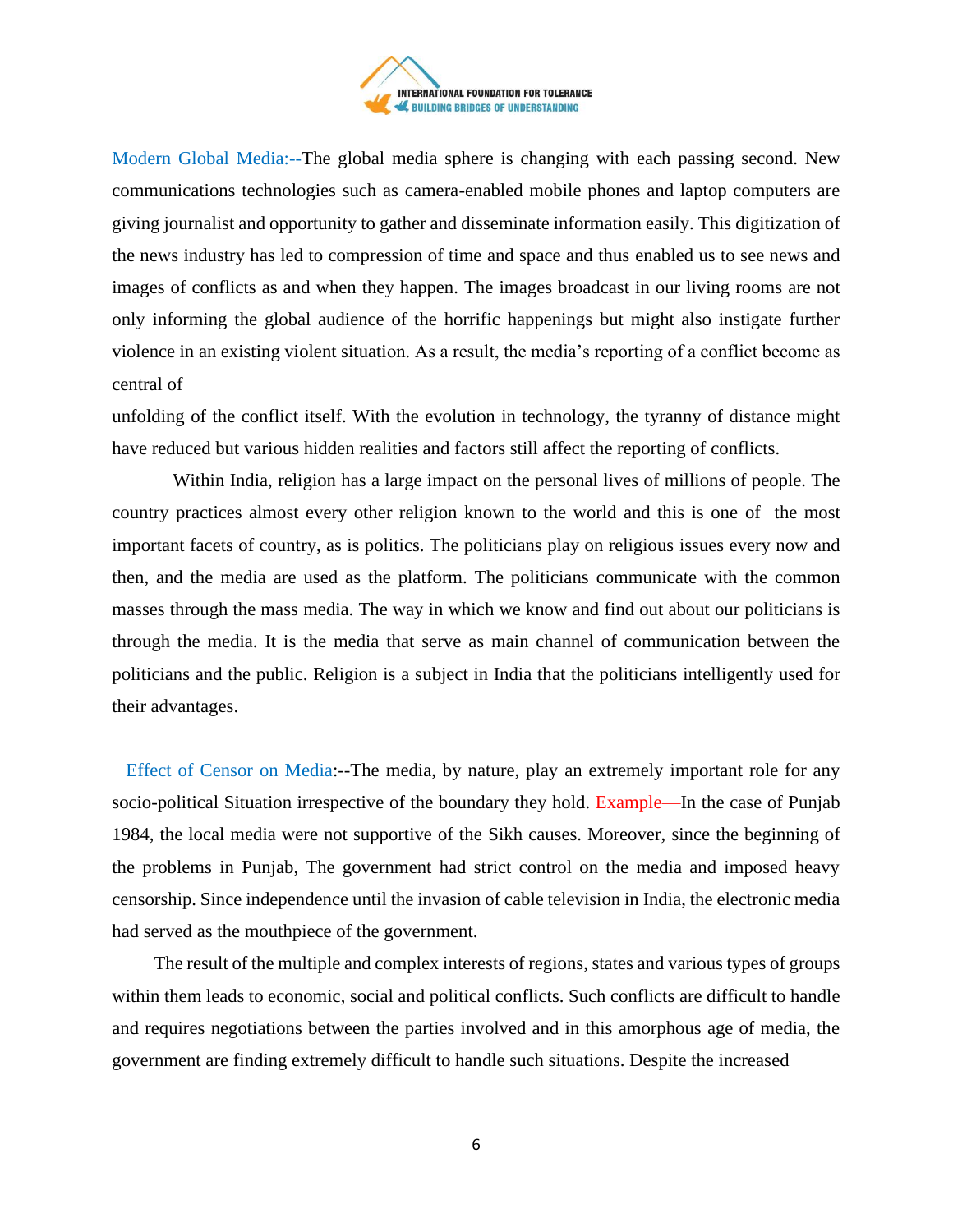

importance of communication, very few governments can speak about successful communication during conflicts because they fail to take into consideration the perception of the conflict in the minds of the common mass, the scientific analysis of the parties involved and the changing nature of the conflict itself. After analyzing, the media were criticized for not focusing on the Sikh plights and paying more attention to the assassination of the then Prime minister, Mrs. Indira Gandhi. The year 1984 was the time when electronic media were not flourishing as today with the existence of only one television channel, the state owned Doordarshn. Thus, it was largely work of print media to cover the issues but that was not happening for sure. A full day of mass bloodshed had taken place and there was hardly any media coverage of the same. The initial coverage was not through any media or newspaper agency but rather word of mouth.

 During a communal riot, the media can even get the international perspective on the events and thereby create an environment where the worlds start to discuss the same.

Ultimately it might force the national and the state governments to act accordingly. The media have capability to provide a great deal of information during an ongoing communal riot. They can inform the public or communicate directly with victims and their families.

Film Media:--This is a very powerful media. India produce maximum film in the world. But 99% Film story based on dream world, far away from truth. It pollutes the brain of teenagers and youth. Many disaster incident took place, but under the umbrella of freedom of expression, film makers are on the job. Government is yet to bring any legislation. Very rare film makers made educational film, which is good for children and Youth.

Tolerance in the Media:-- The media should realize that they can either alleviate or aggravate the situation. Thus, controlled steps and actions should be taken in order to prevent the situation from further aggravation. We find that the media can play very significant role. Societal changes at the grassroots level are required for any type of violence to end forever but till then, the media through their responsible actions can certainly help prevent them from getting worse.

 Media has responsibility which is deeply associated with the socioeconomic conditions. The present scenario is quite encouraging and certain areas need to be addressed. Media Organizations, whether in print, electronic, audio visual, radio, or web media have to be more accountable to the general public. It should be monitored in the way by which professional integrity and ethical standards are not to be sacrificed for sensational practices. The freedom of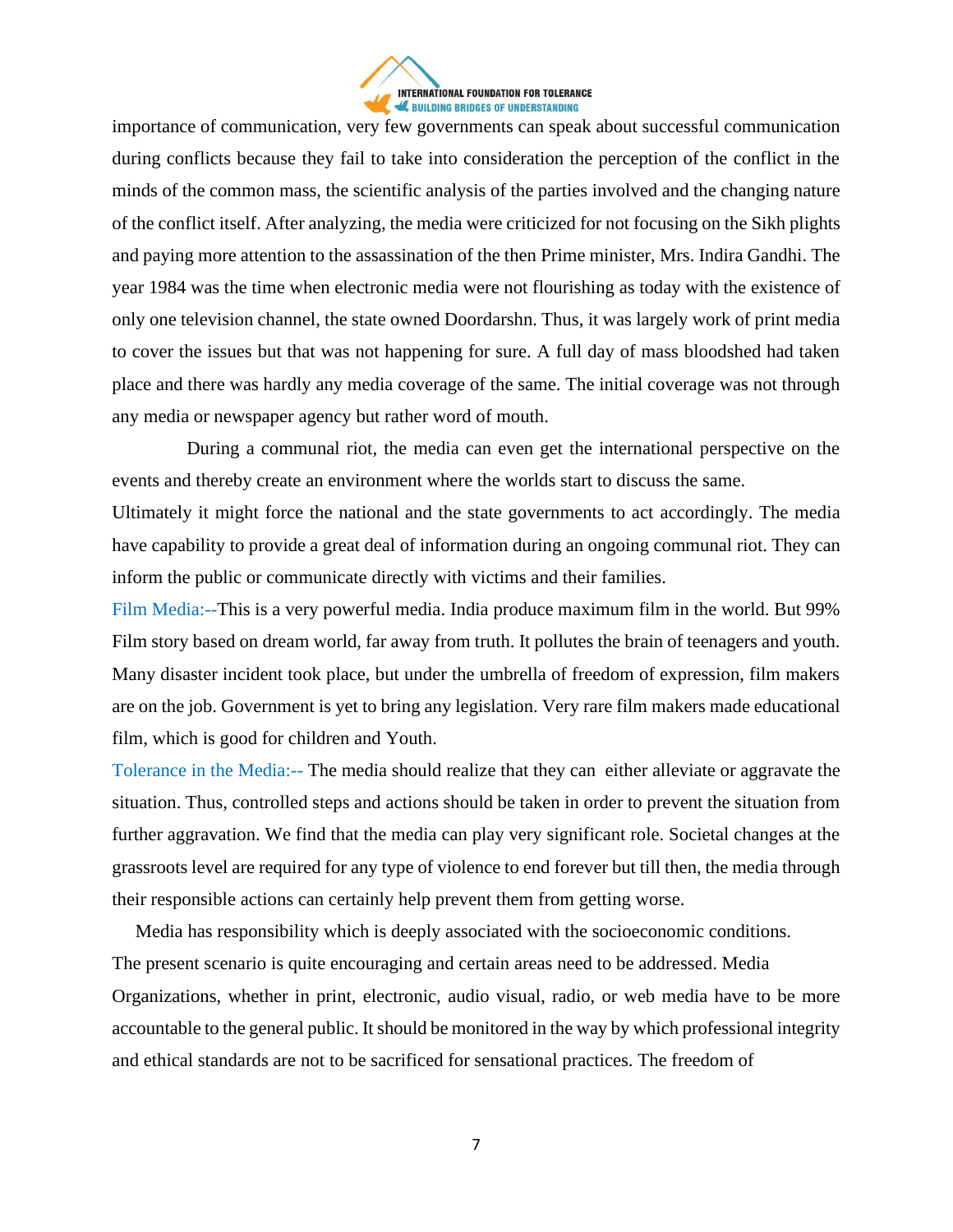

press in the Country is a blessing for the people, but this blessing can go terribly wrong when manipulations set in. The self regulatory mechanism across media organizations need to be strong enough to stop anomalies whenever they occur. In India agencies like "Press Council of India" need to be vigilant to stem the rot.

 BIG MEDIA CONGLOMERATES ARE A SERIOUS THREAT, to counter this problem pluralistic media organizations which are financially viable need to be encouraged. Community participation is a goal that the media should strive for in a country like India or anywhere in the world.

i) Paid n[ews:-](News:-) Paid news is another complex phenomenon and has acquired different forms over the last six decades. It ranges from accepting gifts on various occasions, foreign and domestic junkets, various monetary and non-Monitory benefits, besides direct payment of money. Another form of paid news that has been brought to the notice in the form of private treaties between the media Company and another Non media company in which latter transfer certain shares of the company to former in lieu of advertisement space and favorably coverage.

Election time paid news phenomenon has three dimensions.1- the reader of the viewer does not get a correct picture of the personality, or performance of the candidate.2- Contesting candidates perhaps do not show it in their election expense account.3-The newspapers and television channels who received money in cash but did not disclose it in their official statements of accounts and violated the companies

act as well as Income tax act besides other laws. This Paid News practice must be avoided by all the media houses.

ii) Hate Speech:- Hate speech is an expression which is likely to cause distress offend other individuals on the basis of their association with a particular group or incite hostility towards them. Media must ignore to highlight such hate speeches to maintain peace and harmony in the society. The analysis of hate speech in different countries suggests that despite not having a general definition, it has been recognized as an exception to free speech by international institution. Media must discourage and avoid coverage of hate speech.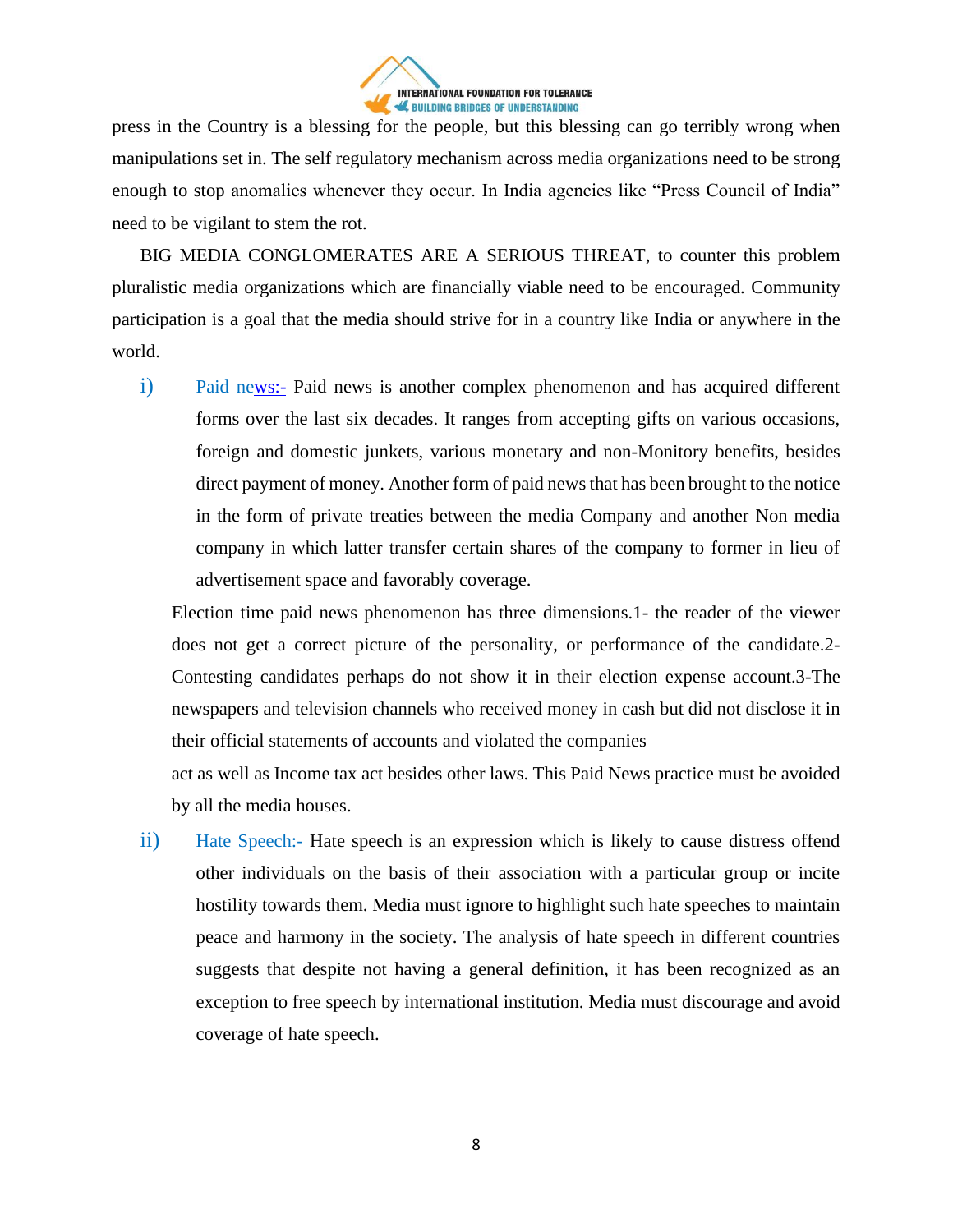

iii) Yellow Journalism:--The term yellow journalism is used to criticize journalists and their publications. It implies they use poorly sourced material, misleading headlines, overly fancy prose, faked interviews, scare tactics

Questionable science. Yellow journalism further implies that the journalists are more interested in gaining fame making money- by gaining readership or selling ads-than they are in accuracy, in informing their audience or discussion serious ideas and trends. All type of media must avoid Yellow journalism to provide correct information to masses.

iv) New Media:--New media is an umbrella-term which includes different technologies. In the opinion of some specialties are considerate as new media both blogs, podcast, Video games, virtual worlds, Wiki encyclopedia, and other mobile devices, interactive televisions and even the web-sites and email. Other

Consider that blogs and virtual words must be included in the category of social media because they are encouraging appearance of virtual communities and social networks. In spite of the differences, some research workers identified two common characteristics for majority of definitions.

These are: a) spreading the information to a number of receivers which is theoretical invites, in customized ways depending on specification for endorsed categories.

b) Tenure of un equal control about information both of transmitters and receivers. Other definitions are more vaguely, considering that new Media are represented by all the texts, sounds, images and graphic forms transformed by the computer.

 In this new Media culture, people no longer passively consume media but actively participate in them, which usually means creating content, in whatever form and whatever scale. The impact of this new media on society is varied in both positive and negative outlooks.

 Internet makes everyone a publisher and everyone a librarian, in that anyone can both produce and retrieve an unprecedented amount of information.

The gate keeping and agenda-selling functions of the traditional media establishments are bypassed in favor of search engines and directories. Ideally, this means that any person with internet access can gain information about any issue, event, or place,